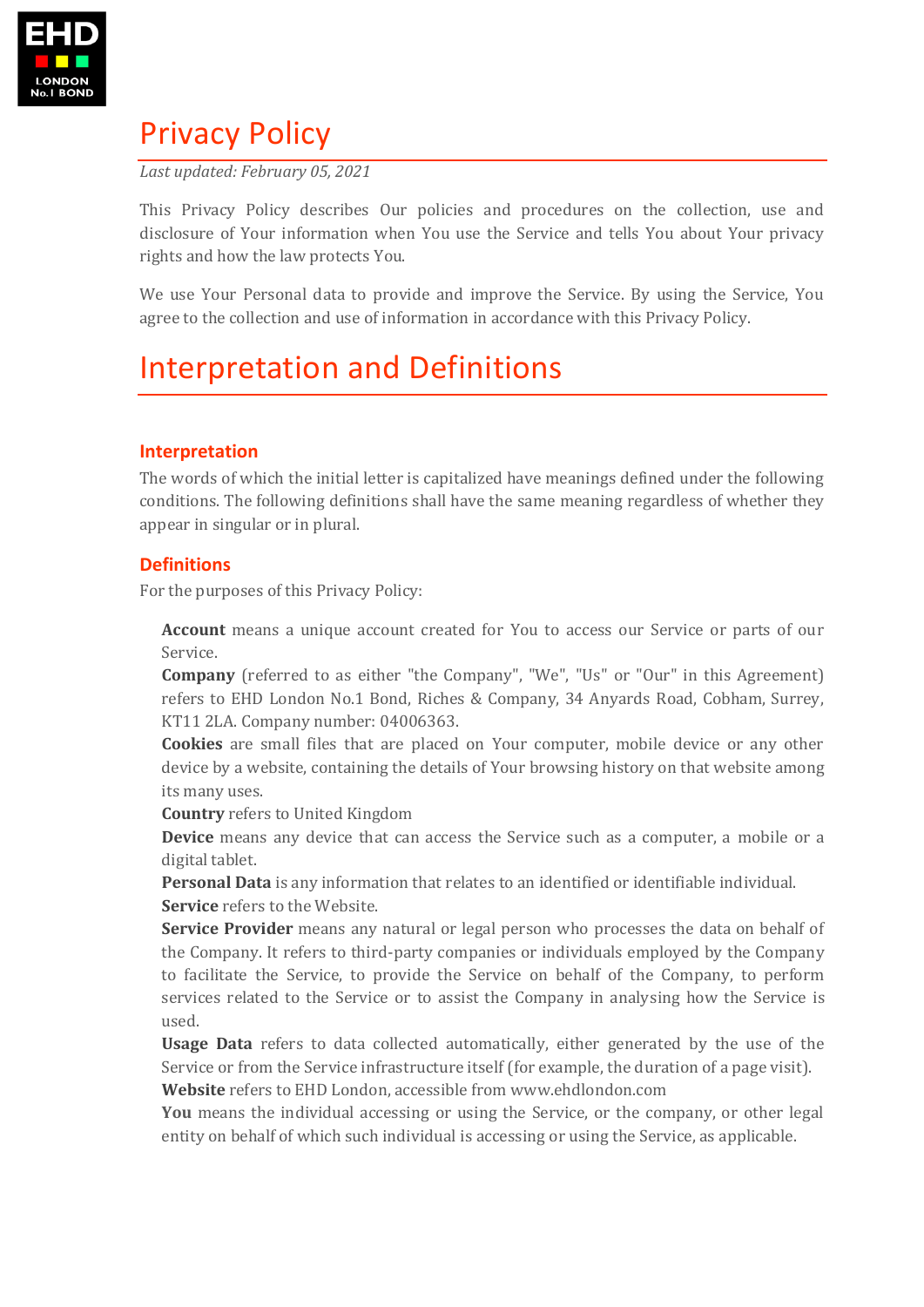

## **Types of Data Collected**

#### **Personal Data**

While using Our Service, We may ask You to provide Us with certain personally identifiable information that can be used to contact or identify You. Personally identifiable information may include, but is not limited to:

Email address First name and last name Phone number Usage Data

#### **Usage Data**

Usage Data is collected automatically when using the Service.

Usage Data may include information such as Your Device's Internet Protocol address (e.g. IP address), browser type, browser version, the pages of our Service that You visit, the time and date of Your visit, the time spent on those pages, unique device identifiers and other diagnostic data.

When You access the Service by or through a mobile device, We may collect certain information automatically, including, but not limited to, the type of mobile device You use, Your mobile device unique ID, the IP address of Your mobile device, Your mobile operating system, the type of mobile Internet browser You use, unique device identifiers and other diagnostic data.

We may also collect information that Your browser sends whenever You visit our Service or when You access the Service by or through a mobile device.

#### **Tracking Technologies and Cookies**

We use Cookies and similar tracking technologies to track the activity on Our Service and store certain information. Tracking technologies used are beacons, tags, and scripts to collect and track information and to improve and analyse Our Service. The technologies We use may include:

**Cookies or Browser Cookies:** A cookie is a small file placed on Your Device. You can instruct Your browser to refuse all Cookies or to indicate when a Cookie is being sent. However, if You do not accept Cookies, You may not be able to use some parts of our Service. Unless you have adjusted Your browser setting so that it will refuse Cookies, our Service may use Cookies.

**Flash Cookies:** Certain features of our Service may use local stored objects (or Flash Cookies) to collect and store information about Your preferences or Your activity on our Service. Flash Cookies are not managed by the same browser settings as those used for Browser Cookies.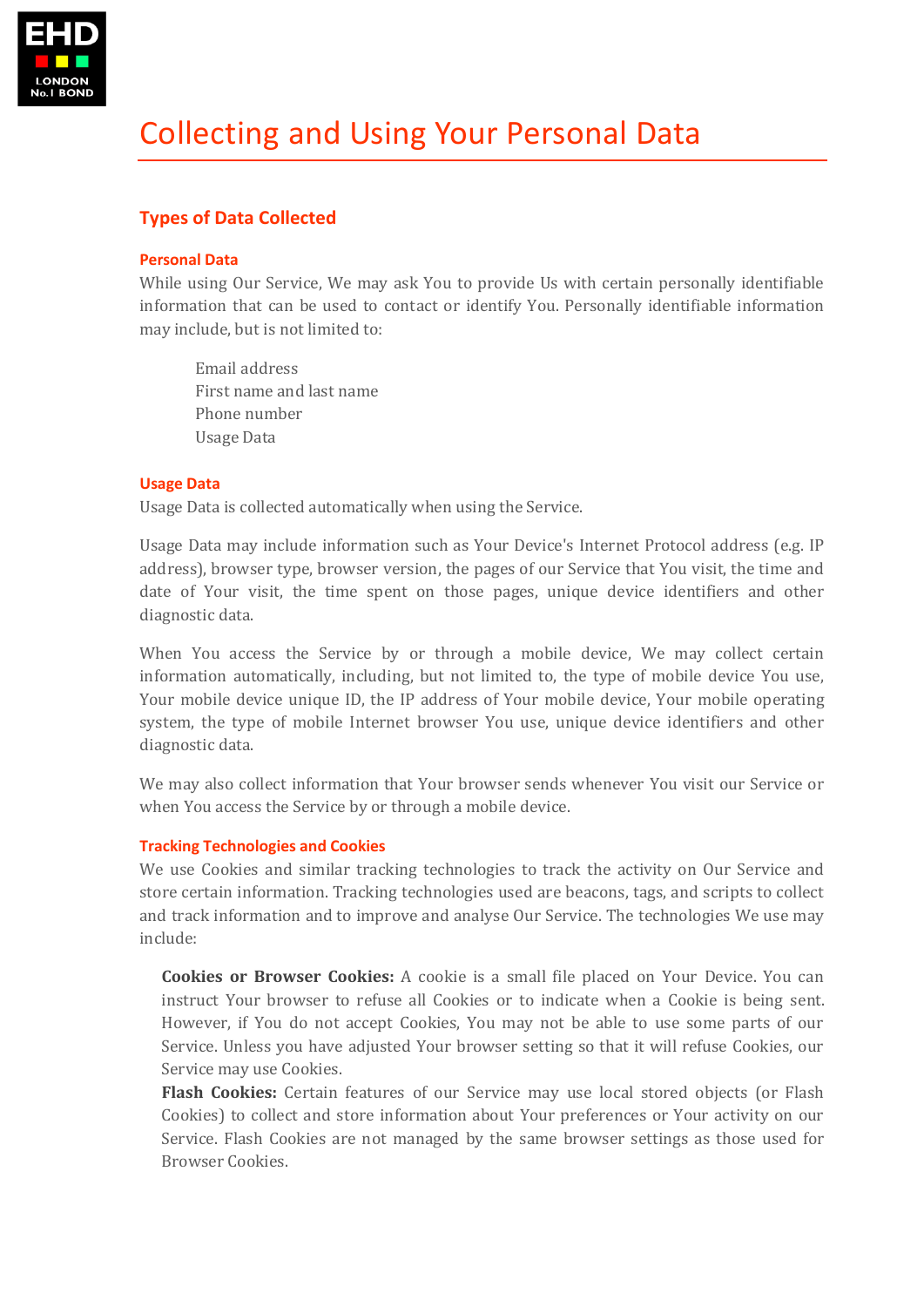

**Web Beacons:** Certain sections of our Service and our emails may contain small electronic files known as web beacons (also referred to as clear gifs, pixel tags, and single-pixel gifs) that permit the Company, for example, to count users who have visited those pages or opened an email and for other related website statistics (for example, recording the popularity of a certain section and verifying system and server integrity).

Cookies can be "Persistent" or "Session" Cookies. Persistent Cookies remain on Your personal computer or mobile device when You go offline, while Session Cookies are deleted as soon as You close Your web browser.

We use both Session and Persistent Cookies for the purposes set out below:

#### **Necessary / Essential Cookies**

Type: Session Cookies

Administered by: Us

Purpose: These Cookies are essential to provide You with services available through the Website and to enable You to use some of its features. They help to authenticate users and prevent fraudulent use of user accounts. Without these Cookies, the services that You have asked for cannot be provided, and We only use these Cookies to provide You with those services.

#### **Cookies Policy / Notice Acceptance Cookies**

Type: Persistent Cookies

Administered by: Us

Purpose: These Cookies identify if users have accepted the use of cookies on the Website.

#### **Functionality Cookies**

Type: Persistent Cookies

Administered by: Us

Purpose: These Cookies allow us to remember choices You make when You use the Website, such as remembering your login details or language preference. The purpose of these Cookies is to provide You with a more personal experience and to avoid You having to re-enter your preferences every time You use the Website.

#### **Use of Your Personal Data**

The Company may use Personal Data for the following purposes:

**To provide and maintain our Service:** including monitoring the usage of our Service.

**To manage Your Account:** to manage Your registration as a user of the Service. The Personal Data You provide can give You access to different functionalities of the Service that are available to You as a registered user.

**To contact You:** To contact You by email or telephone regarding updates or informative communications related to the functionalities, products or contracted services, including the security updates, when necessary or reasonable for their implementation.

**To provide You:** with news, special offers and general information about other goods, services and events which we offer that are similar to those that you have already purchased or enquired about unless You have opted not to receive such information.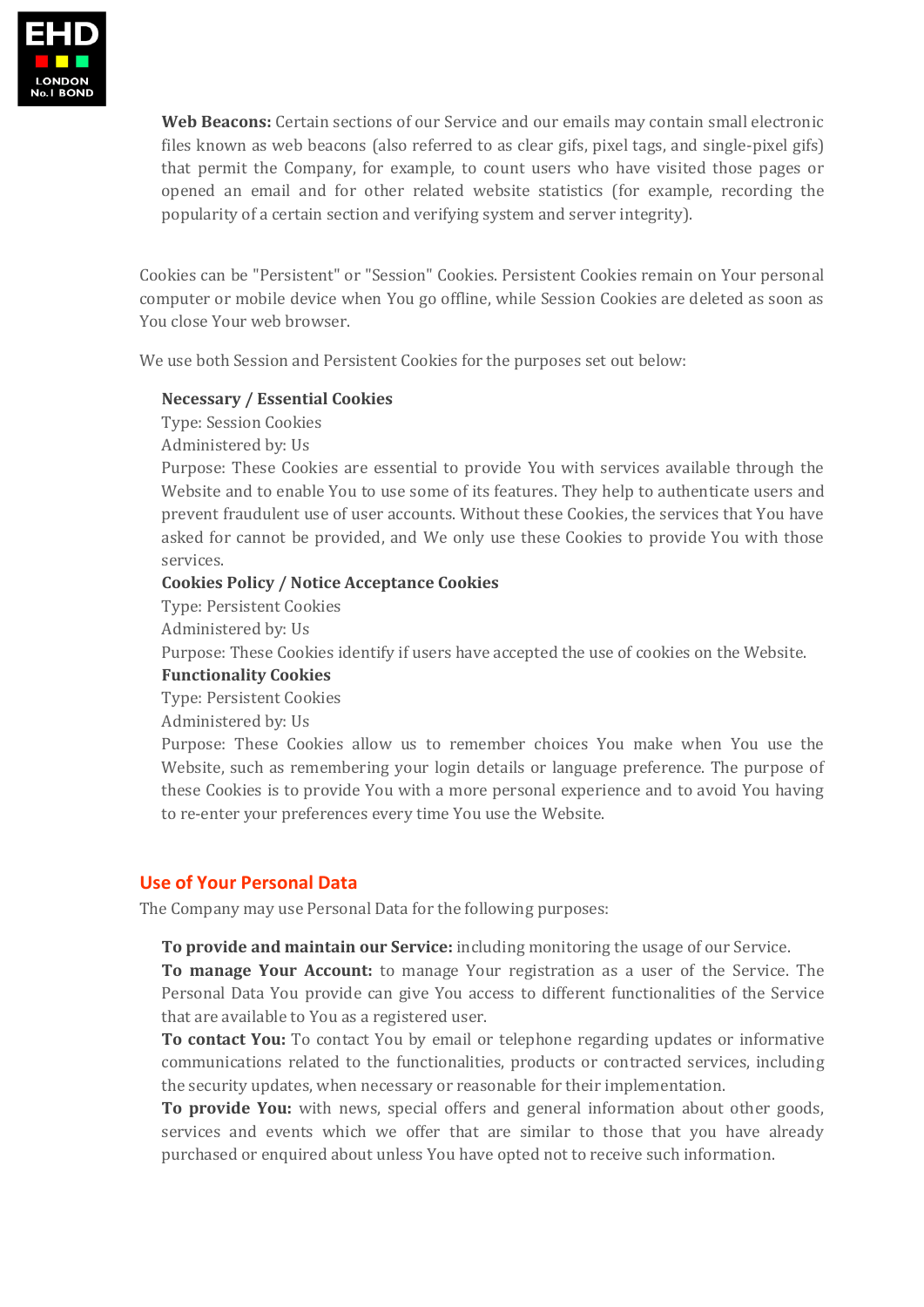

**For other purposes:** We may use Your information for other purposes, such as data analysis, identifying usage trends, determining the effectiveness of our promotional campaigns and to evaluate and improve our Service, products, services, marketing and your experience.

### **Retention of Your Personal Data**

The Company will retain Your Personal Data only for as long as is necessary for the purposes set out in this Privacy Policy. We will retain and use Your Personal Data to the extent necessary to comply with our legal obligations (for example, if we are required to retain your data to comply with applicable laws), resolve disputes, and enforce our legal agreements and policies.

The Company will also retain Usage Data for internal analysis purposes. Usage Data is generally retained for a shorter period of time, except when this data is used to strengthen the security or to improve the functionality of Our Service, or We are legally obligated to retain this data for longer time periods.

### **Disclosure of Your Personal Data**

#### **Business Transactions**

If the Company is involved in a merger, acquisition or asset sale, Your Personal Data may be transferred. We will provide notice before Your Personal Data is transferred and becomes subject to a different Privacy Policy.

#### **Law enforcement**

Under certain circumstances, the Company may be required to disclose Your Personal Data if required to do so by law or in response to valid requests by public authorities (e.g. a court or a government agency).

#### **Other legal requirements**

The Company may disclose Your Personal Data in the good faith belief that such action is necessary to:

Comply with a legal obligation Protect and defend the rights or property of the Company Prevent or investigate possible wrongdoing in connection with the Service Protect the personal safety of Users of the Service or the public Protect against legal liability

## Links to Other Websites

Our Service may contain links to other websites that are not operated by Us. If You click on a third party link, You will be directed to that third party's site. We strongly advise You to review the Privacy Policy of every site You visit.

We have no control over and assume no responsibility for the content, privacy policies or practices of any third party sites or services.